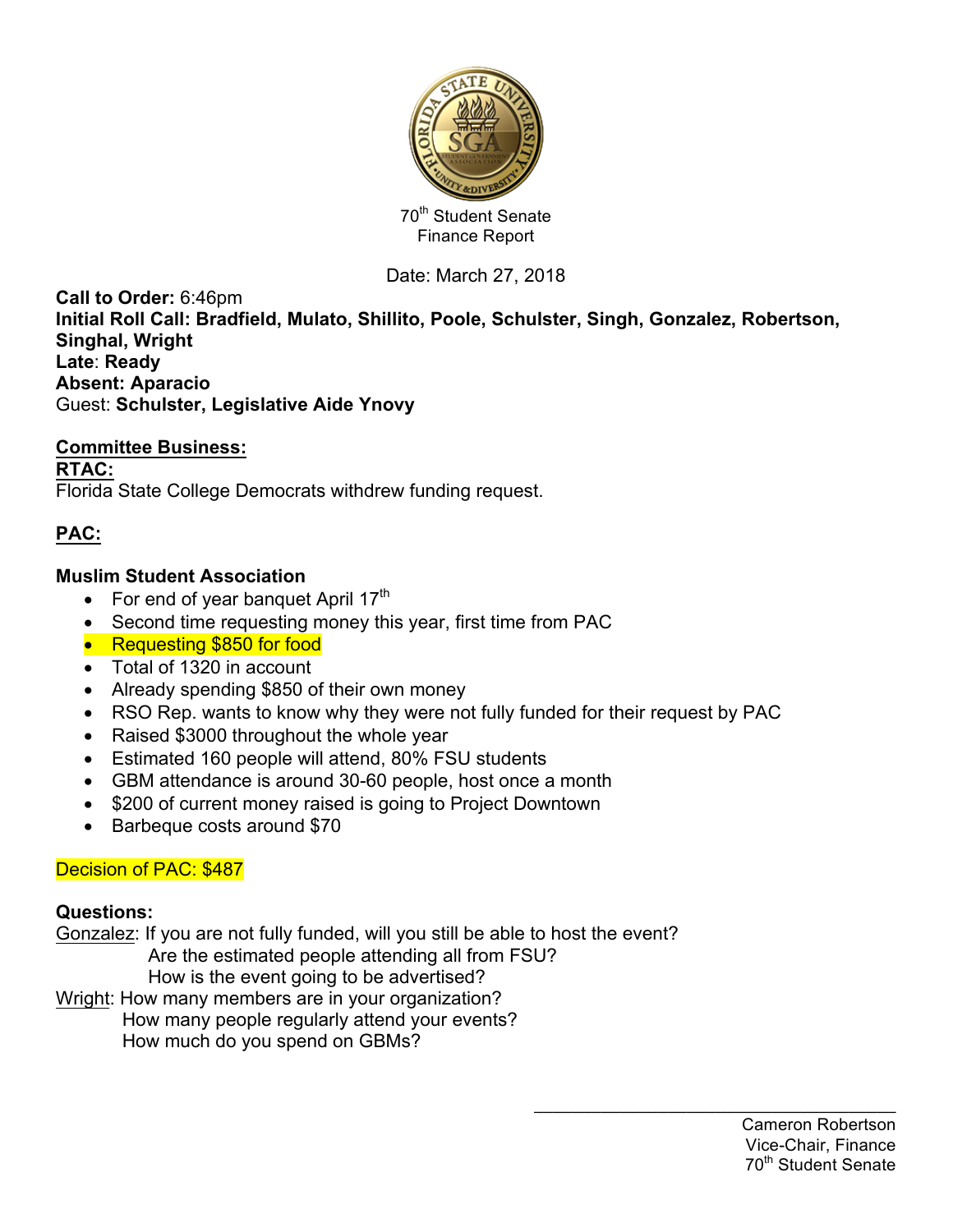

Mulato: Can you walk us through the other expenses your RSO is expecting? Bradfield: How much does your barbeque cost Poole: Is there any category you would prefer to have funds allocated to? Schulster (Ready moved for non-senator to speak): In PAC, you said you would like to keep \$300 in your account for next year, is this still the case?

## **Discussion**

Wright: thinks that we should raise the amount a little to \$640, since they are no longer keeping any money in their account for next year, and that at the previous Gonzalez: took 90% of 115 (estimated amount to attend), multiplied by  $$6.10 = $621$ .

Mulato: brought up high amount (\$) spent at GBMs

Robertson: is not against moving it up since it serves the student body

Ready: is possibly in favor of raising it to 500-550, and concurs with the number PAC came up to. Also stated concern for the amount of events the RSO hosts.

Gonzalez moves to fund \$621 in the food category for Muslim Student Association, Wright seconds.

## **Decision: Fund \$621 in the Food Category**

Vote yes: Mulato, Shillito, Robertson, Bradfield, Singh, Wright, Gonzalez Vote no: Ready Abstain:

## **9:02 p.m**. – **Vice-Chair Robertson and Senator Gonzalez left to attend Rules and Calendar Committee**

## **Gospel Choir**

- Requested 250 to pay for musicians for their concert
- Showcases what they have worked on for the semester
- Paying \$150 of their own account

## **Questions:**

Wright: You only requested \$250, but the cost of musicians is more, why did you not fully request?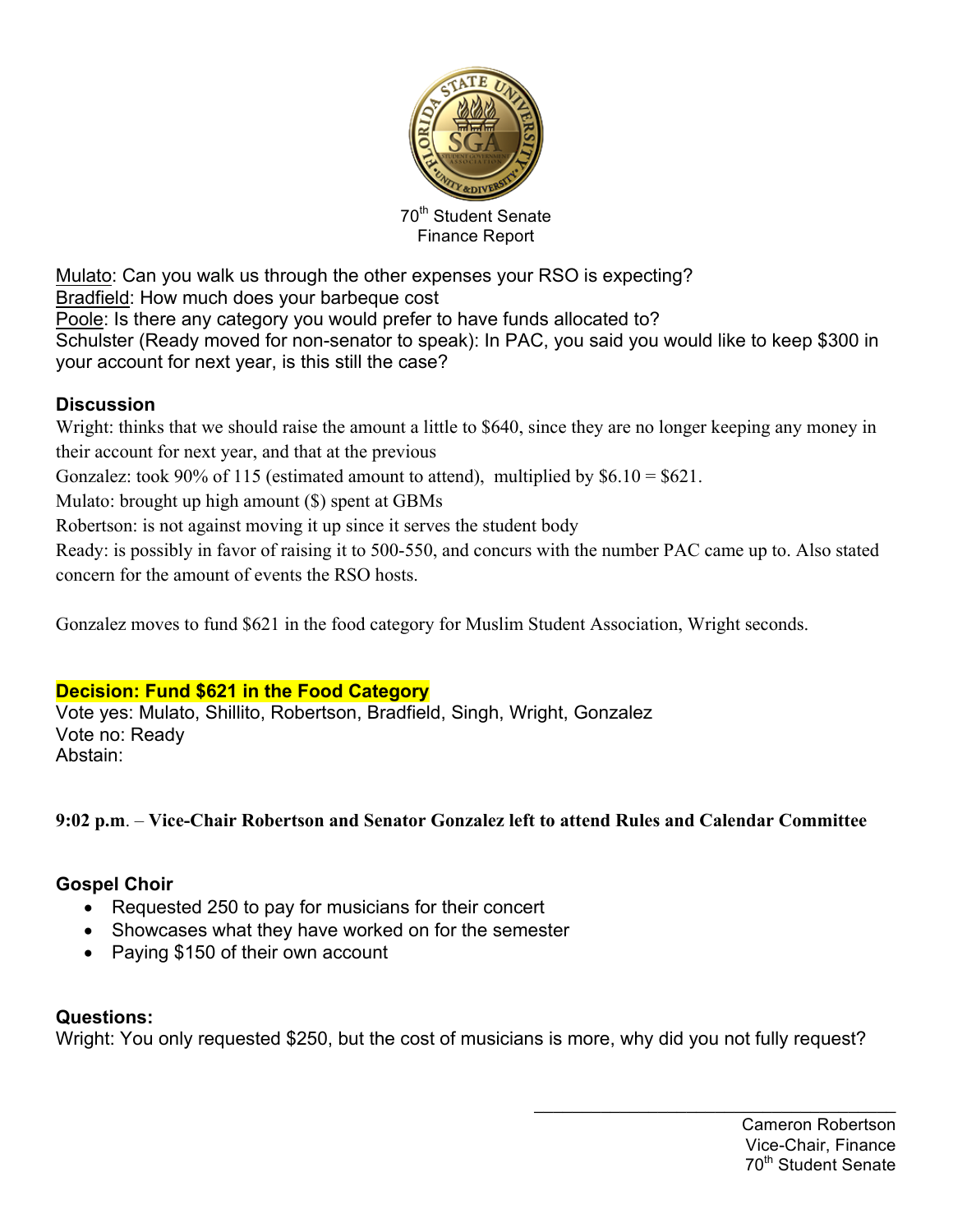

How much do you receive for dues? How many people usually attend? Ready: How much do you have in your account right now? Poole: Did you present this last night? Bradfield: How are you advertising for the event?

## **Decision of PAC: \$250**

#### **Discussion:** Shillito: I think we should keep the decision of PAC

Ready: Moves to fund \$250 in contractual services. Singh seconds.

## **Decision: To stick with PAC's decision of \$250**

Vote yes: Mulato, Bradfield, Ready, Wright, Singh, Shillito Vote no: Abstain: Gonzalez

## **9:20 p.m. – Senator Gonzalez returned to Finance from Rules and Calendar**

## **The Literary Society**

• No representative at Committee

Ready: moves to fund \$42 in the food category. Mulato seconds

## **Decision: To stick with PACs decision of \$42**

Vote yes: Unanimous Vote no Abstain:

## **9:29 p.m. – Vice-Chair Robertson returned to Finance from Rules and Calendar**